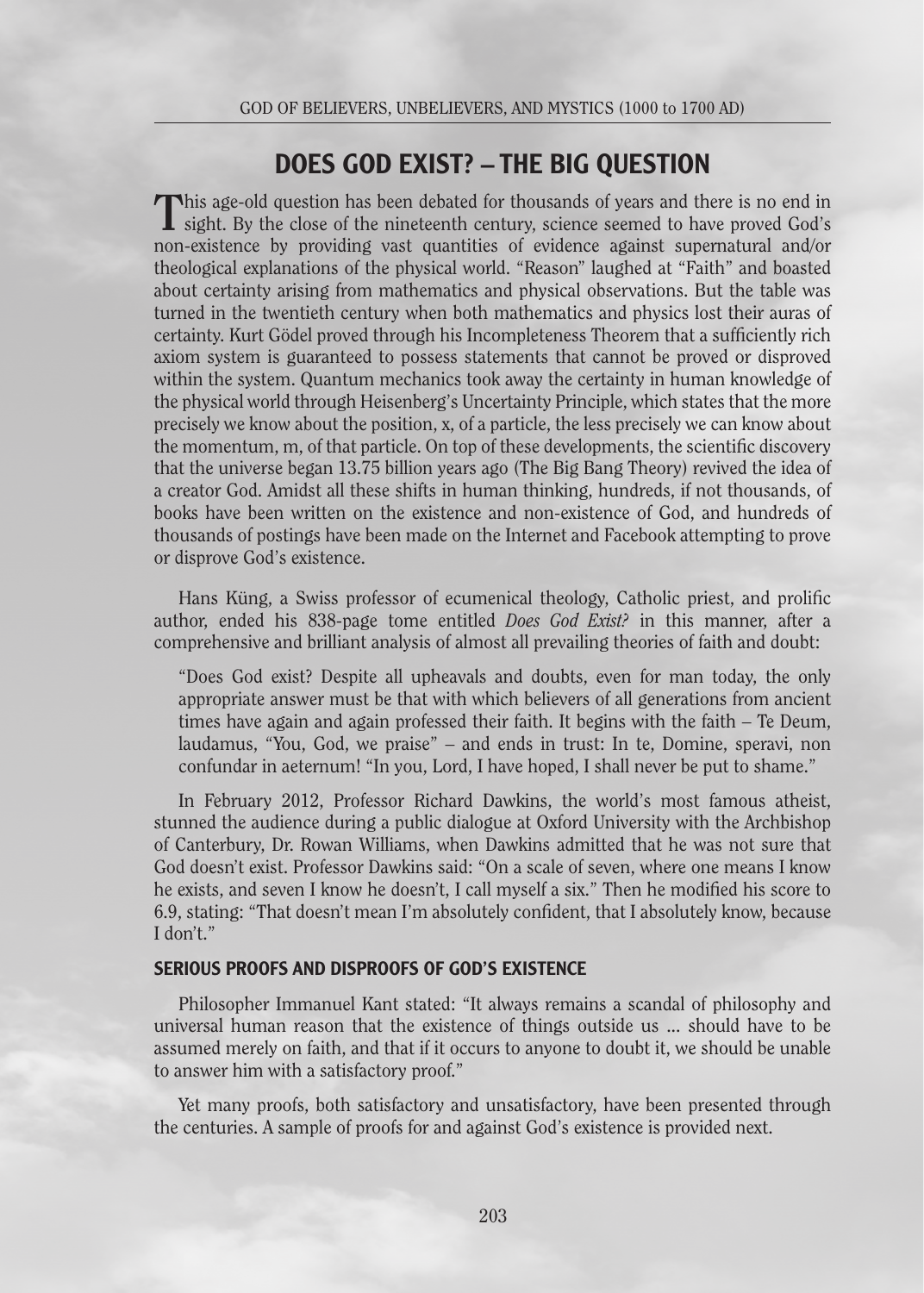### PROOFS FOR THE EXISTENCE OF GOD

**Ontological Argument:** This argument was first proposed by St. Anselm of Canterbury in the eleventh century. He wrote: "God is that than which no greater can be conceived. If God is that than which no greater can be conceived then there is nothing greater than God that can be imagined. If God does not exist then there is something greater than God that can be imagined. Therefore, God exists."

Cosmological Argument: This argument was first articulated by Islamic philosophers in the tenth and eleventh centuries, based on the works of the ancient Greek philosophers Plato and Aristotle. It is also called the Kalam Cosmological Argument. Imam Al-Ghazali (1058-1111) wrote: "Every being which begins has a cause for its beginning; now the world is a being which begins; therefore, it possesses a cause for its beginning." Christian theologian Thomas Aquinas (1225- 1274) adapted this argument as one of the five ways of proving the existence of God. In Summa Theologica, he wrote: "There is no case known (neither is it, indeed, possible) in which a thing is found to be the efficient cause of itself; for so it would be prior to itself, which is impossible. Now in efficient causes it is not possible to go on to infinity, because in all efficient causes following in order, the first is the cause of the intermediate cause, and the intermediate is the cause of the ultimate cause, whether the intermediate cause be several, or only one. Now to take away the cause is to take away the effect. Therefore, if there be no first cause among efficient causes, there will be no ultimate, nor any intermediate cause. But if in efficient causes it is possible to go on to infinity, there will be no first efficient cause, neither will there be an ultimate effect, nor any intermediate efficient causes; all of which is plainly false. Therefore it is necessary to admit a first efficient cause, to which everyone gives the name of God."

#### PROOFS AGAINST THE EXISTENCE OF GOD

**Argument from Evil:** This argument was first put forward by the ancient Greek philosopher Epicurus. An all-knowing, all-powerful, and good God cannot remain silent in the face of so much evil, often pointless, in the world. Since evil exists, and God doesn't intervene, then he must not be good or all-powerful. Therefore, God does not exist. Theologians have proposed three primary defenses against this argument: (1) the Unknown Purpose Defense: God's ways are beyond human comprehension; (2) the Free Will Defense: God needs to allow some evil to preserve human free will; and (3) the Character Building Defense: God allows some evil and attendant suffering to make humans stronger.

Argument from Spontaneity: World-famous physicist Stephen Hawking wrote in his 2010 best-selling book The Grand Design: "Because there is a law such as gravity, the universe can and will create itself from nothing. Spontaneous creation is the reason there is something rather than nothing, why the universe exists, why we exist. It is not necessary to invoke God to light the blue touch paper and set the universe going." Renowned astronomer and scientist Carl Sagan wrote in his classic Cosmos: "If we say that God has always been, why not save a step and conclude that the universe has always been?"

Argument from Simplicity: To explain the complex phenomenon of the universe, it is not correct to introduce an even more complex, multi-faceted, and invisible entity, namely God. The physical universe is no different if we assume God does not exist; therefore, it is simpler to assume He does not exist.